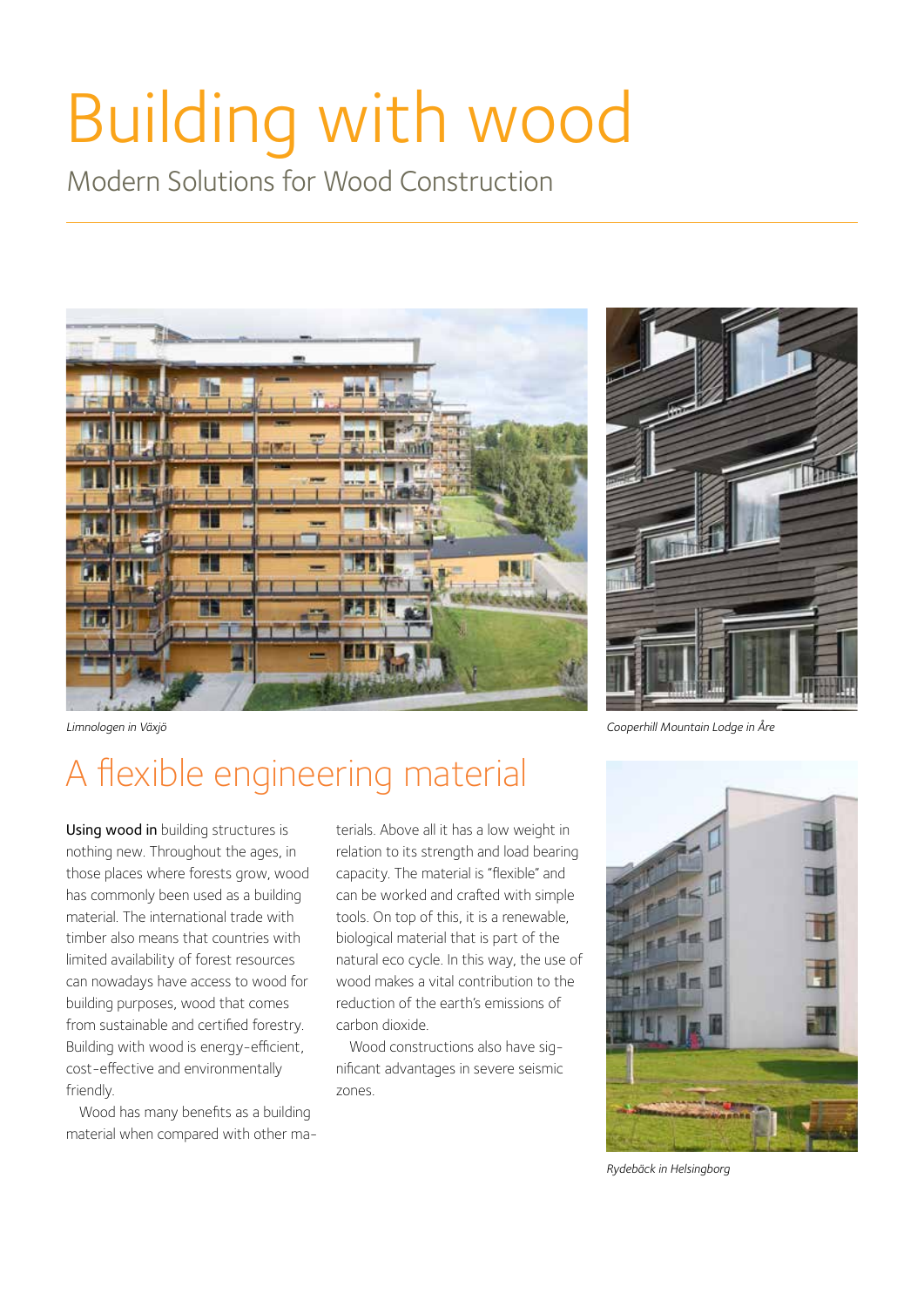#### Building techniques

Several common techniques are available for constructing buildings with supporting frameworks made of wood. One way is to use structural wood members to form a frame which is covered by structural wood panels. Foundations are generally concrete. This simple building technology is often used in the construction of single-family houses but also in the construction of multi-storey buildings. Another technique is to use solid timber for the supporting framework. Cross-laminated timber is made of timber wich is glued together. It is used to build walls and joists. The walls may need to be insulated to give the building a high level of energy efficiency. The technique is well suited to the construction of multi-storey buildings.

Yet another technique is the system of columns and beams. In this case glue-laminated timber in different forms is used to a large extent for the loadbearing construction.

All these framework systems satisfy modern criteria for fire safety, noise pollution and energy efficiency. Special consideration to these functional criteria must be given in the case of multistorey buildings. Well-tested technical solutions are now widely available.



*Cross laminated timber.*

Examples of outer walls with panel sheeting and timber studs



*01. Render 02. Fiber cement board 03. Nailing batten 04. Gypsum wallboard 05. Insulation 06. Vertical stud 07. Plastic foil 08. Insulation 09. Horizontal stud 10. Gypsum wallboard* 



*01. Finishing render 02. Render with reinforcement net 03. Insulation 04. Gypsum wallboard 05. Insulation 06. Vertical stud 07. Plastic foil 08. Insulation 09. Horizontal stud 10. Gypsum wallboard* 

#### Building on-site

Building methods vary. The oldest method is to construct the building on site. The building materials are freighted to the building site and the various elements – walls, joists etc. – are put together on site and then erected. The method requires a great deal of organization and planning on the building site. Risks associated with damage to materials and prefabricated structural components, due to moisture must be overcome. Of necessity, on site construction tends to take a long time.

With the on-site building technique, wall components are generally assembled resting on the joists or the ground and then erected manually.



*A wood framed construction.*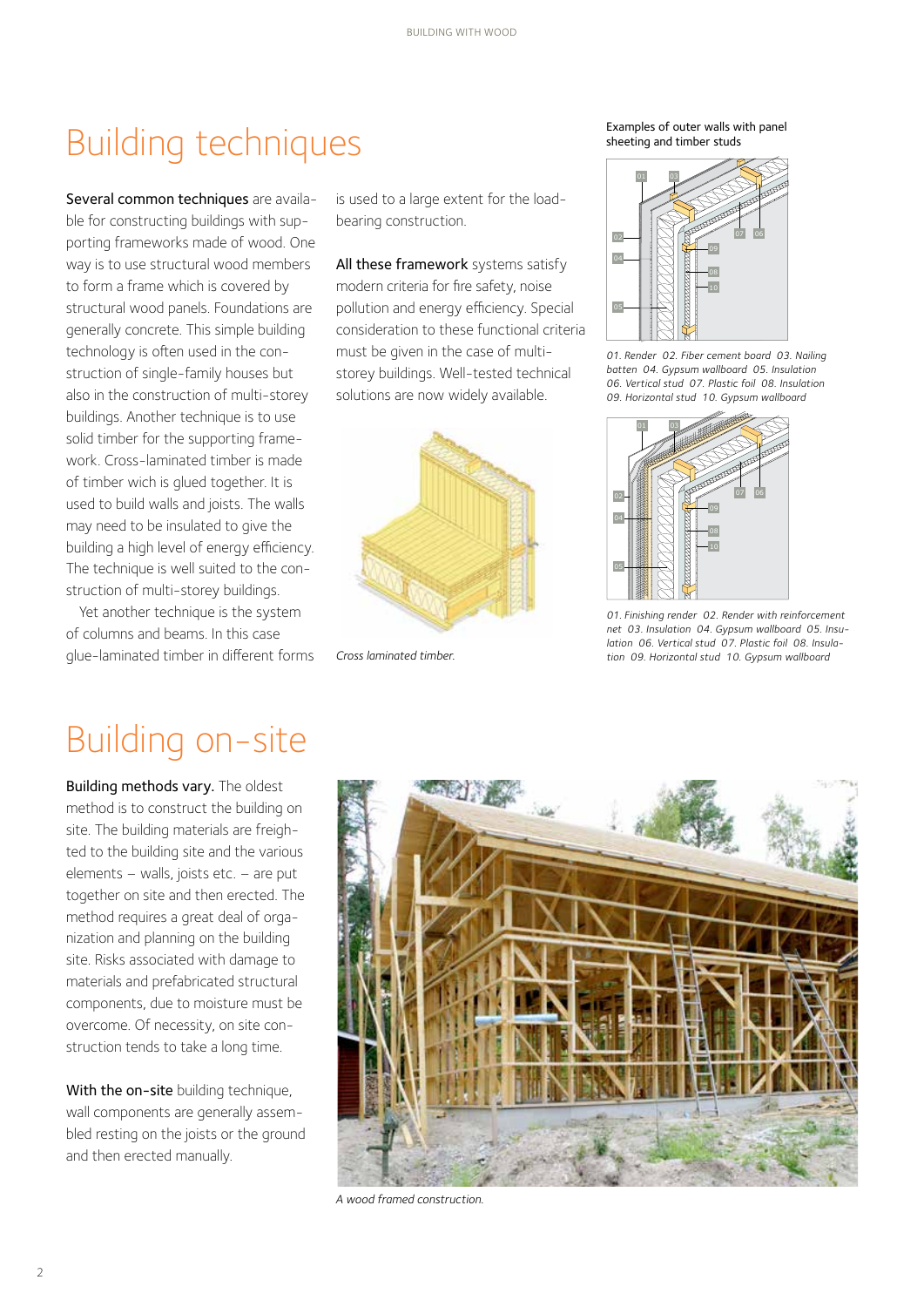### Off-site prefabrication

Far more common today is the prefabrication of various components: off-site building. Wall parts, floor components, roofs, trusses etc. are all built off-site at a factory. Components can be prefabricated, complete with insulation, installations, windows and doors. The trend is towards a higher degree of prefabrication so that the greater part of the building work takes place in an industrial plant in a well-controlled environment with approved quality assurance. The actual assembly of the building, up until the roof is laid, takes one or two days at the building site. At one extreme, entire units are manufactured at the factory, not only with electricity, water and waste pipes installed, but kitchens and wet rooms too; floors are laid and walls papered.

Another advantage of building with prefabricated components in wood is that they are relatively light and can be erected at heights of several stories using simple lifting equipment such as mobile cranes, in some cases with the cranes fitted on the trucks that deliver the components to the site.

It is cost-effective to build off-site using wood-based methods. With prefabricated wood modules, the total cost is up to 20-25% lower compared to building on-site. This is partly due to the fact that the time saving can be up to 80% compared to building on-site.

In Sweden, the market share for multi-storey buildings has increased from 1% 2000 up to 15% today.



*A surface unit is delivered to the construction site.*



*Prefabrication of volumetric units.*



*Volumetric units are assembled on the construction site.*

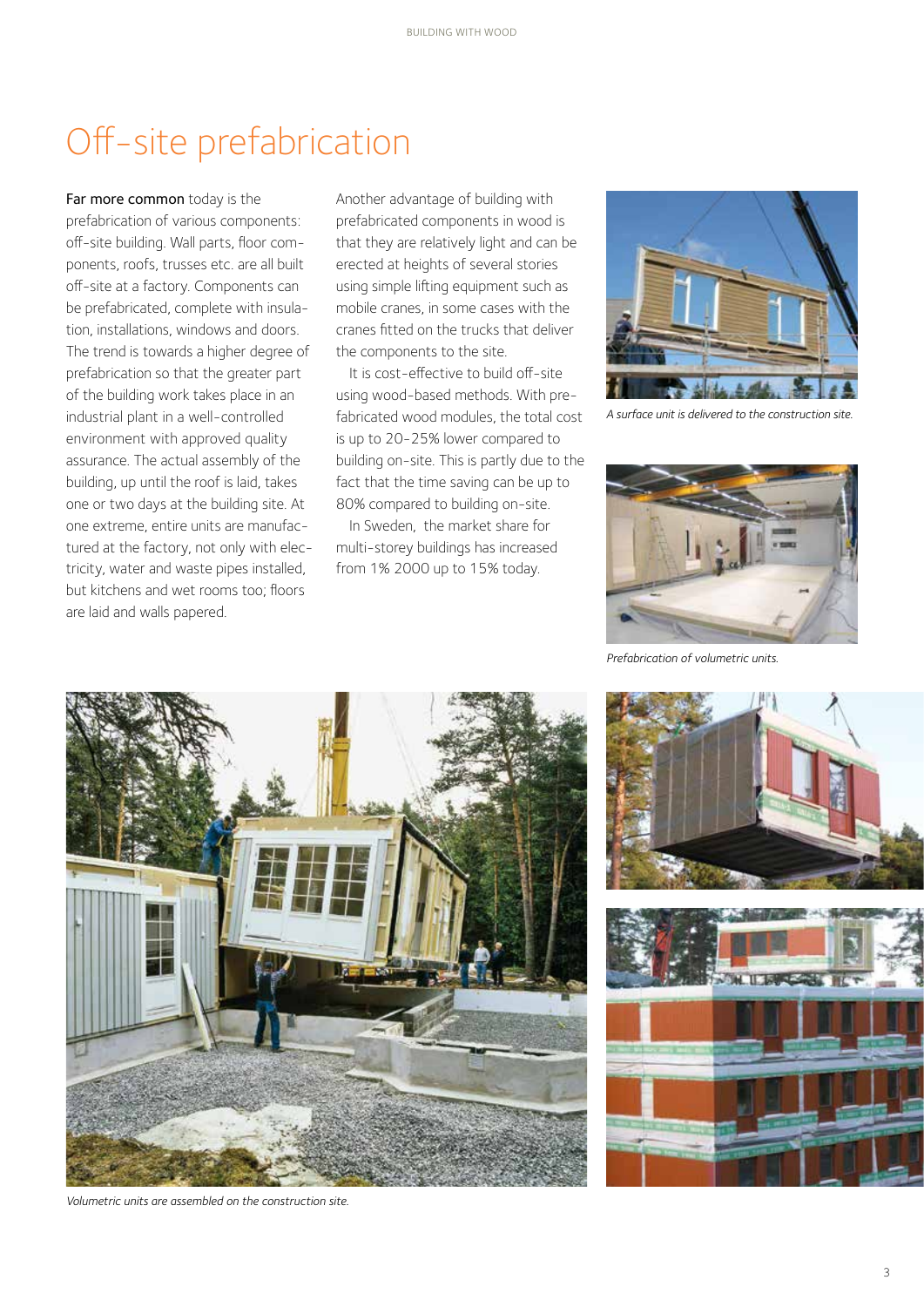### Single family houses

Wood frame is the most frequently used system for single family houses in Sweden. It is also common for single family houses to be built using prefabricated components.

The construction method allows major variations in the design of the houses,

conforming to national and local building traditions while permitting architectural innovation. To a large extent the design determines the cost of the building, whether it is a luxury home or a cost-effective single family house at a price the average family can afford. The

requirements for fire safety and noise pollution are usually lower for single family houses than for multi-storey buildings. However it is harder to satisfy the demands for low energy consumption in a single family house.



*Östra Kvarnskogen in Stockholm.*





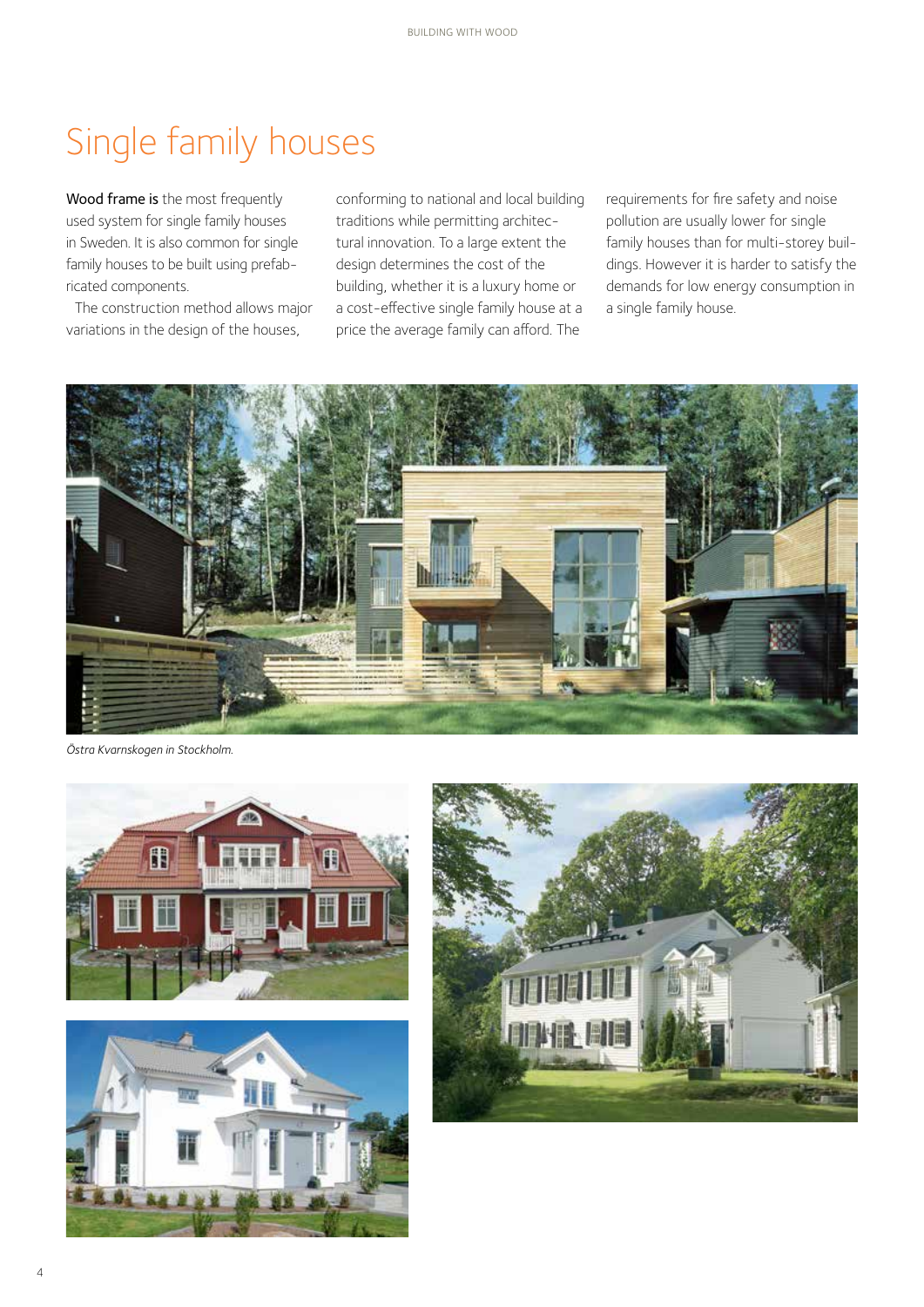



*Råcksta in Stockholm. Ekorren in Skellefteå.*

#### Multi-storey buildings

In many countries national building regulations have tended to restrict the use of timber frames for the construction of multi-storey buildings. The reason many countries have refrained from using flammable materials is uncertainty about fires in the buildings.

However, extensive research and development has shown that materialneutral building regulations are preferable and for over a decade functionbased regulations have been common in many countries. Wood burns, but in a controlled manner. It is possible to estimate how much of the cross section will remain unaffected by the fire after one hour of burning and choose material dimensions so that the unaffected part of the cross section has the ability to bear the required load. Steel, on the other hand, loses its entire load-bearing capacity at the temperatures that occur during a fully developed fire. Non-flammable surface materials and/or sprinklers can be used to ensure safety during the early stages of a fire.

Modern building regulations have contributed to the increase in construction of multi-storey timber buildings of between three and eight storeys. The dramatic increase can be attributed to several important factors. One factor is the lower cost of building compared



*Wood burns in a controlled manner and a cross section can be chosen so that the beam can bear the required load.* 

*Photo by SP Trätek, Sweden, for the technical guideline Fire safety in timber buildings.*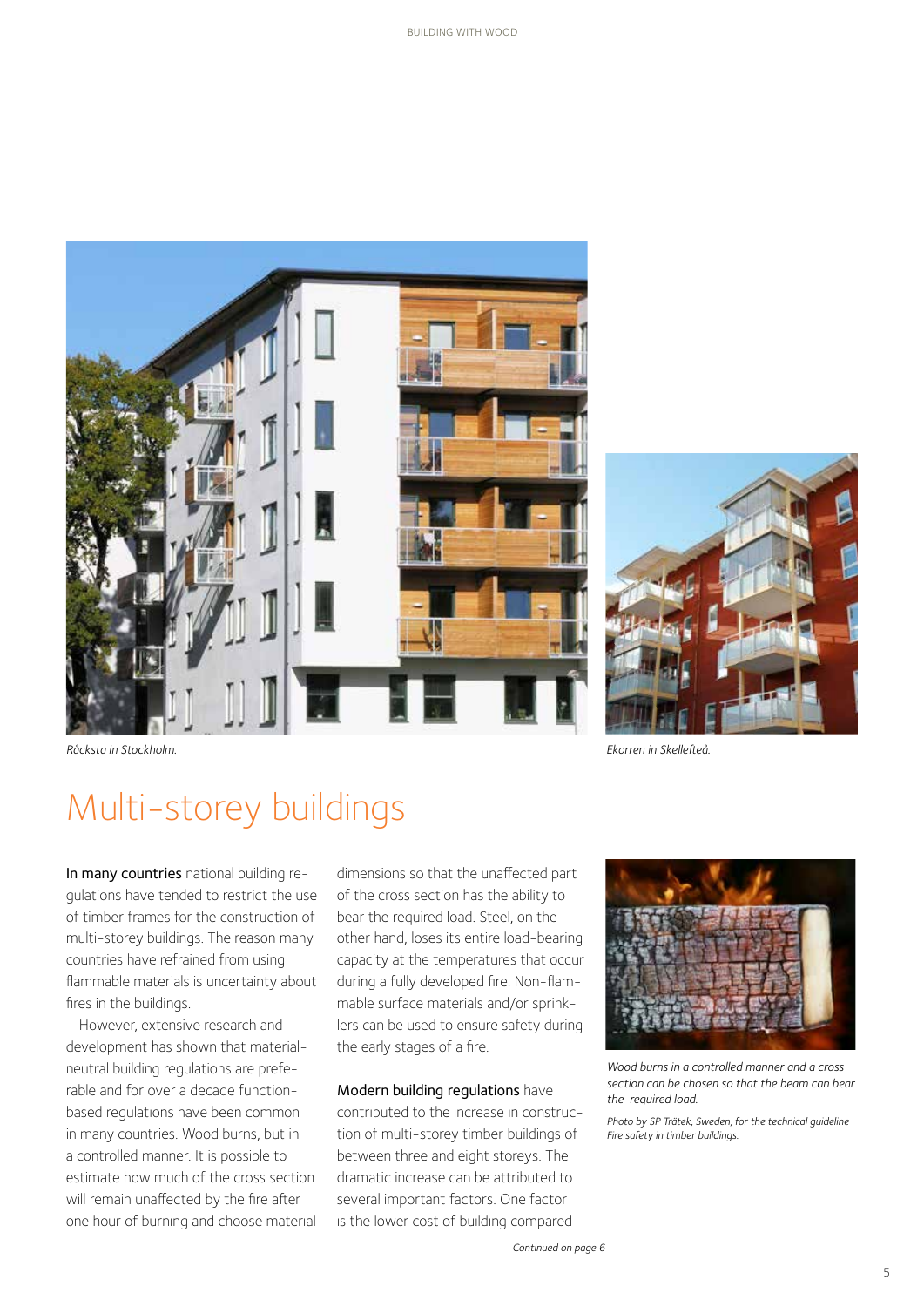with construction using other materials. Timber has shown itself to be the best material for use with industrial building methods, enabling costs to be reduced.

Another factor is growing environmental awareness, where the choice is motivated by the fact that timber is a renewable material and that its use reduces CO<sub>2</sub> emissions, provided that the timber is harvested in forests where sustainable forestry, with replanting and management plans, is practiced.

Another factor is the ability to build on sites where heavier buildings (e.g. those made of concrete) would demand extensive and expensive pile foundations. Lighter timber constructions, with simpler and inexpensive foundations can make difficult sites feasible.

The design in terms of horizontal stability is especially important because the construction is relatively light. A common practice for buildings with six or seven floors is to build the ground floor in concrete and secure the timber structure to the concrete. Wind loads are transferred via joist elements and shear walls to the ground. Good stability is achieved by utilizing diaphragm action. An important consideration when designing multi-storey buildings with a load-bearing wood frame is sound transfer. Effective solutions are now available to prevent sound from spreading between the floors and apartments without putting the stability of the building at risk.

Just as with single family houses, multi-storey buildings made of timber can be given an outer architectural design that suits the location where the building is erected.

#### Seismic performance

Wood constructions have significant advantages in severe seismic zones.

A survey was conducted following the tragic earthquake in China, May 2008. The evidence showed that wood frame buildings had outperformed buildings constructed from other materials. They suffered only minor damage, while many brick infill walls collapsed and concrete buildings suffered severe damage.

This has also been proven by tests; tests show multi-storey hybrid structures can survive the most severe earthquakes<sup>1</sup>. A full-scale, seven-storey mixed use condominium tower (six wood frame stories above a one-storey steel structure) was tested in Kobe, Japan.

This was the largest full-scale earthquake test in the world. The building was subjected to a quake that was 180 per cent of the Northridge record at Canoga Park. It suffered no significant damage,

demonstrating that wood buildings can survive even the strongest earthquakes.

There are solutions reducing the impact from earthquakes. Shock absorbing is the latest technology for earthquake protection of bridges and building constructions. The figure shows an example of an anti-vibration device – a panel

> with an anti-vibration unit – developed in Japan, for absorbing seismic energy in wooden constructions. When the force from an earthquake hits the construction, the energy is transformed via the panel to the shock



absorber. Misawa

*1 Lentz, Shelby, Shaking it up – a test to improve mid-rise, wood framed building design, 2009. GoStructural.com.*



*The full-scale earthquake test. Japan's massive E-Defense Shake Table, the largest shake table in the world*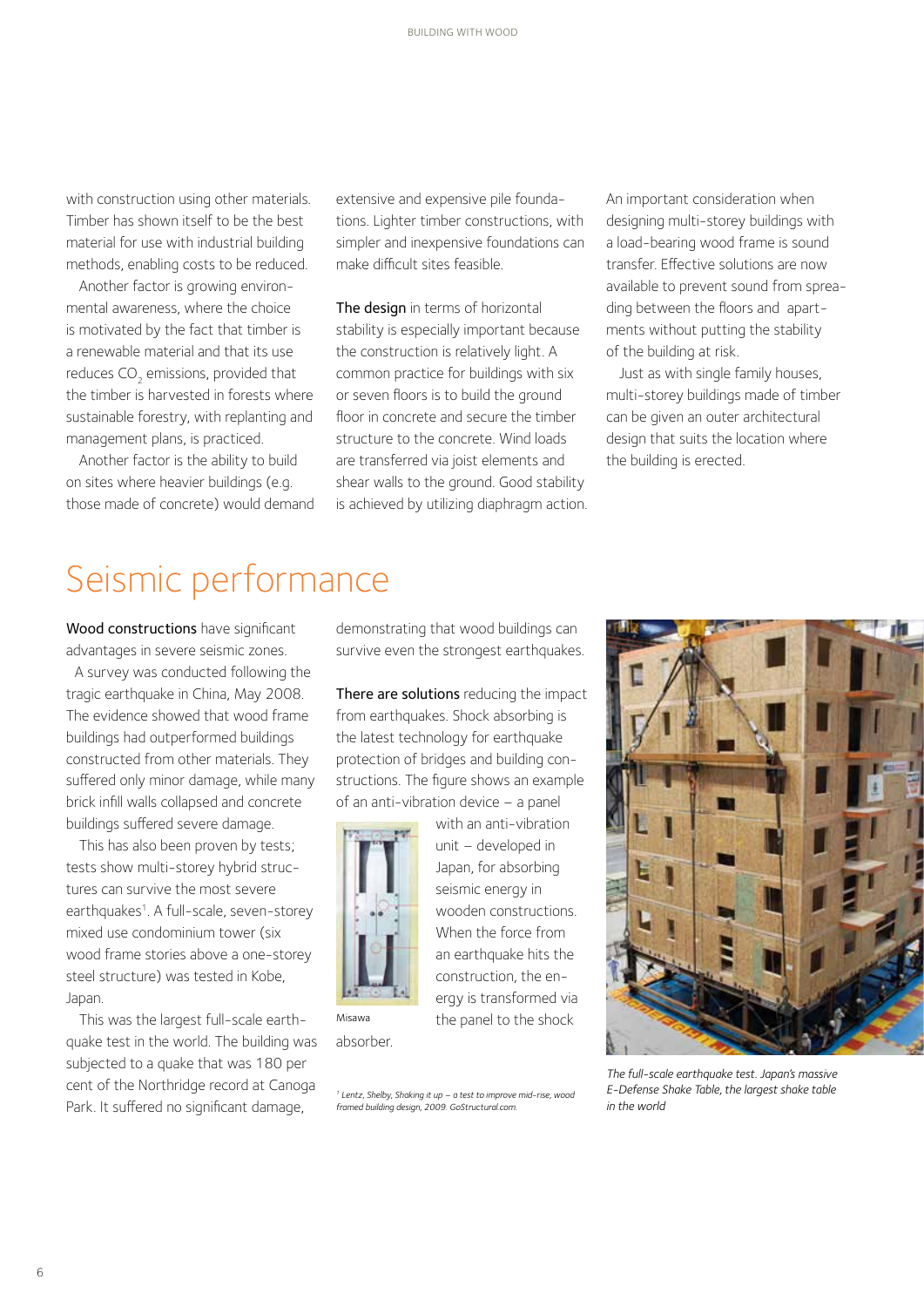### Curtain walls/Infill walls

In many countries infill walls made from timber are becoming an increasingly common solution, together with loadbearing frames made from concrete or steel. External walls of this type are designed only to take the load of the wall component's own weight and the wind loads that directly affect the component. The component has a low weight and can be prefabricated in a factory, which is a great advantage. Infill walls made of timber have very good insulation characteristics. The increasingly stringent requirements for energy efficient buildings in various countries are among the main driving forces behind the use of this wall solution.

The component can be clad with an external layer of plaster, brick, wooden paneling or other sheathing material in order to match the building's design and surrounding buildings.

There are two main ways of fitting timber frame elements into the steel, concrete or masonry structure. Either the panels can be fitted into or partly into the structure or outside the structure.

#### The primary benefits of the technique are

- Excellent thermal insulation properties are easily achievable.
- The usable building area is significantly increased (as compared to a similar insulated building with masonry walls) because of lesser wall thickness.
- Savings in on-site labour and construction time through a systematic off-site manufacturing process.
- From an environmental (LCA) perspective, timber frame structures virtually always perform best.
- The in-fill timber frame wall panel technique allows a wide range of architectural possibilities and cladding materials.





*Wood infill walls in a concrete frame.*